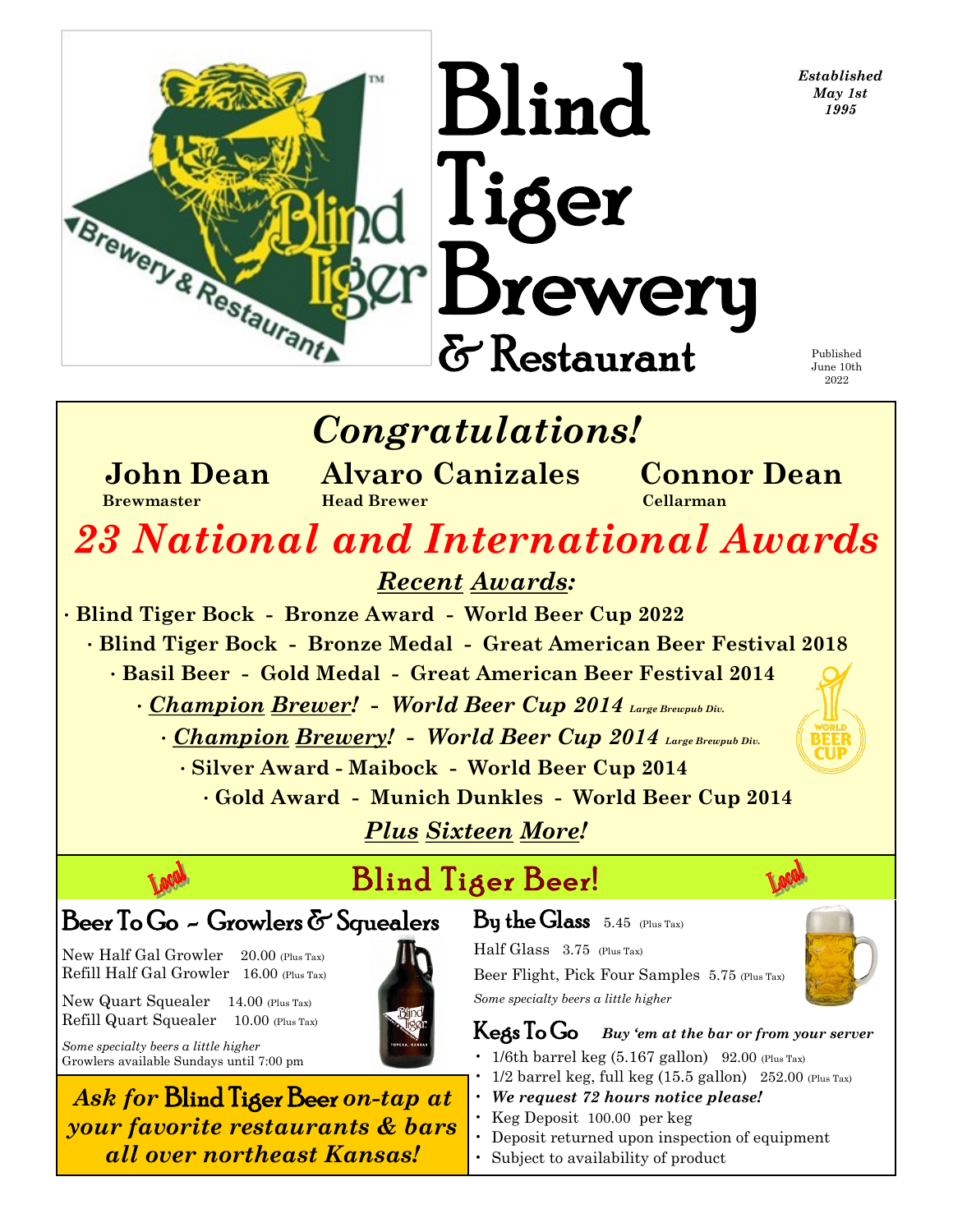### *From Our Scratch Kitchen!*

*Prepared fresh from scratch right here!*

#### $\mathcal{S}$ hareable  $\qquad \qquad \mathbf{Appetizers} \qquad \qquad \mathcal{B}$ ig Portions

**Stuffed Jumbo Mushrooms** *Hand-stuffed* with our special cream cheese mixture and bacon, *hand-breaded*, served golden brown, with our own creamy horseradish sauce 13.99

**Tiger Wings** Nine *Jumbo* chicken wings, bone-in, *slowsmoked*, and quick-fried, hand-tossed in any of our famous sauces, or, order yours *naked* 14.99

- Our Mild Buffalo Sauce *House-made* Honey Mustard
- Our Hot Buffalo Sauce *House-made* Blue Cheese Dressing
- Our Original Spicy BBQ Sauce Our KC Style BBQ Sauce

**Say Cheese Fries** *Generous* portion of our seasoned fries topped with melted Cheddar & Jack cheeses, bacon crumbles, and a side of ranch dressing, great to share 12.99

**Tiger Tips** Big chunks of our amazingly tender Smoked Pork Rib Tips, served with either of our BBQ sauces 13.99 **- Be Careful of the Bones -**

**Tiger Paws** Potato skins *with a thick layer of potato*, smothered in Cheddar and Jack cheeses, bacon crumbles, green onion and our Pico-de-Gallo, with our own Tiger Sauce 12.49

**Peanuts** Salted, in the shell, a generous bowl 3.99

**Con-Queso Cheese Dip** and Tortilla Chips 7.99

**Idaho Nachos** Plump Potato chunks, seasoned just right, smothered with ground beef and our black beans, topped with our Con-Queso Cheese, Pico-de Gallo, and Sour Cream 12.49

**Jumbo Chicken Strips** *Hand-breaded* tender chicken tenderloin fillets, served golden brown, with choice of sauces: our honey mustard, ranch, BBQ, country gravy, mild Buffalo, or hot Buffalo sauces 14.49

**Dave's Dip** Designed by Dave, a Tiger regular. A healthy portion of our own con-queso, a blend of three cheeses and chilies, Pico de Gallo, ground beef, and our black beans, with tortilla chips for dipping. *It's good to have a friend like Dave!* 11.99

**Texas Nachos** A fiesta of tortilla chips smothered in Cheddar & Jack cheeses, our own black beans, Pico-de-Gallo, sour cream, and green onion, jalapeños on request (no extra charge) *This thing is big!* 11.99

*•* Add Chicken 5.49 *•* Add Steak 5.99 *•* Add Pulled Pork 5.49

**Al's Jumbo Jalapeño Poppers** Our head brewer's recipe. *Fresh* jalapeño peppers *hand-stuffed* with our special cream cheese and bacon mixture, *hand-breaded*, and served golden brown, will make your tongue dance 12.49

### Salads & Soups

**Classic Caesar Salad** Romaine lettuce tossed in Caesar dressing, topped with Parmesan cheese and croutons Side-Salad Size 5.99 Entrée Size 13.99

**House Garden Salad** Fresh Mixed Lettuces, tomato, onion, and croutons, Cheese on request Side-Salad Size 4.99

**Cobb Salad** Mixed greens, **our hickory-smoked chicken**, bacon, tomatoes, boiled egg, blue cheese crumbles, Cheddar & Jack cheeses, choice of dressing Entrée-Size 15.99

**Jo Ann's Chopped Salad** She always ordered it, *"Less lettuce and more other veggies please."* We throw in all our veggies over fresh mixed lettuces, and then chop it a bit Entrée Size 13.99

**Soup of the Day** Created daily by our imaginative kitchen staff, always hearty and rich, ask your server for today's offering Cup 4.99 Bowl 6.99

**Half-Sandwich Combo** Half of our Classic Club Sandwich, and add another item from below 13.99 • Cup of Soup • House Garden Salad • Baked Potato

**Add Meat to Any Salad:** *•* Chicken or Pulled Pork 5.99 *•* Steak or Brisket 5.99 *•* Salmon or Shrimp 5.99

### *Dressings*

| $\bullet$ Buttermilk Ranch |                | • Honey Mustard               |  | • Bleu Cheese   | • Thousand Island     |  |
|----------------------------|----------------|-------------------------------|--|-----------------|-----------------------|--|
| House-Made                 |                | House-Made                    |  | House-Made      | House-Made            |  |
| $\cdot$ French (fat free)  | $\cdot$ Caesar | $\cdot$ Raspberry Vinaigrette |  | $\cdot$ Italian | $\cdot$ Oil & Vinegar |  |

 *The* Blind Tiger Brewery & Restaurant *is named for the Prohibition era custom of illegal drinking establishments displaying stuffed tigers or china tigers to alert potential patrons to the availability of illicit alcohol after hours. In southern dialect a "tiger" was a roaring party. These "tigers" were "blind" because the authorities, at least officially, did not know they existed. Welcome to our speakeasy!*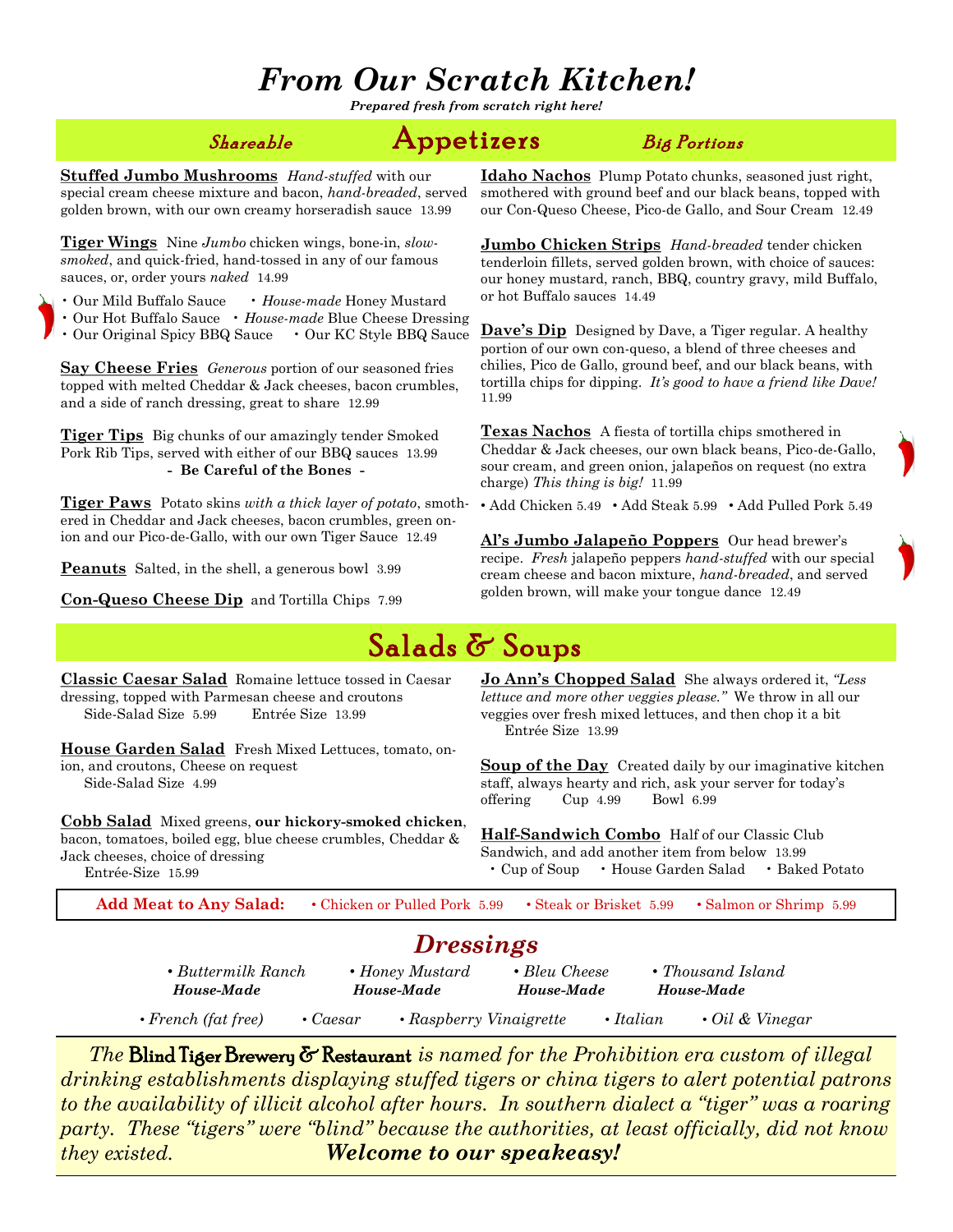| Farm-to-Table Our Steaks - 100% Kansas Beef! Topeka Exclusive                                                                                                                                                                 |                                                                                                  |  |  |  |  |  |  |
|-------------------------------------------------------------------------------------------------------------------------------------------------------------------------------------------------------------------------------|--------------------------------------------------------------------------------------------------|--|--|--|--|--|--|
| Hand-Cut Daily From E3 Meat Co., Fort Scott, Kansas Char-Grilled to Order*                                                                                                                                                    |                                                                                                  |  |  |  |  |  |  |
| Raised, Grazed, & Finished in Kansas 100% Angus Grass Fed & Grain Finished                                                                                                                                                    |                                                                                                  |  |  |  |  |  |  |
| 30 Days Wet Aged Never Frozen USDA Choice Top End & Above! Room-to-Roam Certified                                                                                                                                             |                                                                                                  |  |  |  |  |  |  |
| Never Ever $\rightarrow$ No Steroids, No Added Hormones, No Antibiotics!                                                                                                                                                      |                                                                                                  |  |  |  |  |  |  |
| Add<br><b>Filet Mignon</b> Bacon Wrapped<br>Sautéed<br><b>Steaks</b><br>Onions &<br>6 oz Cut 23.99<br><b>Served</b><br><b>Green</b><br>with Two<br>Peppers<br><b>Kansas City Strip</b> A Classic<br><b>Side Dish-</b><br>2.79 | Rare<br>120° to 125°<br><b>Cool to Warm</b><br>Red Center*<br><b>Medium Rare</b><br>125° to 130° |  |  |  |  |  |  |
| 12 oz Cut 28.99<br><b>es</b><br>Your<br><b>Rib Eye</b> Well Marbled<br><b>Steak</b><br><b>Blackened</b><br>12 oz Cut 29.99<br>1.79                                                                                            | <b>Warm Red</b><br><b>Center</b><br>Medium<br>130° to 135°<br><b>Hot Pink</b>                    |  |  |  |  |  |  |
| Top Sirloin Tender and Juicy<br>Surf<br><b>MEAT CO.</b><br>8 oz Cut 17.99<br>12 oz Cut 21.49<br>$\mathcal{\&}$<br>Turf:                                                                                                       | <b>Center</b><br><b>Medium Well</b><br>$135^{\circ}$ to $140^{\circ}$                            |  |  |  |  |  |  |
| <b>Chopped Steak</b><br><b>Add Four</b><br>Beef, USDA Choice & Above 8 oz 14.99<br>Large                                                                                                                                      | <b>Mostly Brown</b><br><b>Center</b>                                                             |  |  |  |  |  |  |
| Beer-<br>All Natural Kansas Bison (Buffalo) 8 oz 16.99<br><b>Battered</b>                                                                                                                                                     | <b>Well Done</b><br>$155^{\circ}+$                                                               |  |  |  |  |  |  |
| <b>Shrimp</b><br>Medium-well & well-done steaks take a little longer<br>5.99                                                                                                                                                  | <b>Cooked Through</b><br><b>Takes a While</b>                                                    |  |  |  |  |  |  |
| Our Famous Prime Rib Dinner<br>100% Kansas Beef                                                                                                                                                                               | Farm-To-Table                                                                                    |  |  |  |  |  |  |
| The Big One 25.99 The Bigger One 28.99 Choice of One Side Dish<br><b>Slow Hickory Smoked</b><br><b>Limited Quantity</b><br><b>Get It While It Lasts</b> Fridays & Saturdays Only                                              | <b>Lunch &amp; Dinner</b>                                                                        |  |  |  |  |  |  |

### Big Portions Home Style Entreés Big Portions

**Cajun Chicken Pasta** Grilled Chicken with mild Cajun seasoning and Pico de Gallo in our own rich Alfredo Sauce over Fettuccine noodles, served with garlic toast 15.99

**Smoked Chicken Pasta** Penne Pasta and our hickorysmoked BBQ chicken, with sliced mushrooms, in our own rich Alfredo sauce, Parmesan cheese on top, and garlic toast 15.99

**Fettuccini Alfredo** Yummy Fettuccine noodles in the creamy goodness of our house-made Alfredo sauce, with garlic toast: *•* Pasta & Sauce 12.49 *•* Add Chicken 5.99

- 
- Add Shrimp 5.99 Add Smoked Brisket 5.99

**Fish-N-Chips** Ample Atlantic Cod fillets *hand-dipped* in our County Seat Wheat Beer batter, served golden brown, with tartar sauce, coleslaw, and French fries 16.99

*•* Add a Plank 3.99

**Salmon Fillet** 8 oz Wild-Caught Atlantic Canadian Salmon fillet, with our own mustard-dill sauce on the side, with choice of one side dish - **Grilled, Poached,** or **Blackened** 18.99

**Shrimp Platter** Six large shrimp *hand-dipped* in our own County Seat Wheat Beer batter, served golden brown & crispy, or, sautéed in butter, with choice of two side dishes 15.99  *Or, order yours grilled*

**Chicken Fried Steak** *Hand-breaded to order*, tenderized steak, served golden brown, a big portion, smothered in creamy country-style or brown gravy, choice of two side dishes 16.99

**Chicken Fried Chicken** Marinated tender chicken breast *hand-breaded to order*, served golden brown with our own country-style or brown gravy, or honey mustard on request, and choice of two sides 16.99

**Chicken-N-Chips** Over-size chicken tenderloin fillets, *hand-breaded to order*, served golden brown & crispy, with French fries and green beans 16.99 *Or, order yours grilled*

**Texas Roadrunner** Grilled chicken breast piled high with our smoked brisket, shredded cheeses, Buffalo wing sauce, Pico -de-Gallo and green onion, all on a bed of our rice pilaf, with a side of black beans, *an original BT favorite* 16.49

*Build Your Own* **Quesadilla** Large flour tortilla filled with mixed cheeses and Pico-de-Gallo, grilled and served with sour cream, guacamole, and shredded lettuce

#### *try all six variations*

| $\cdot$ Three Cheese   | 13.99 | • Black Bean           | 14.49 |
|------------------------|-------|------------------------|-------|
| $\cdot$ Smoked Chicken | 15.99 | $\cdot$ Smoked Brisket | 15.99 |
| $\cdot$ Shrimp         | 15.99 | • Pulled Pork          | 14.99 |

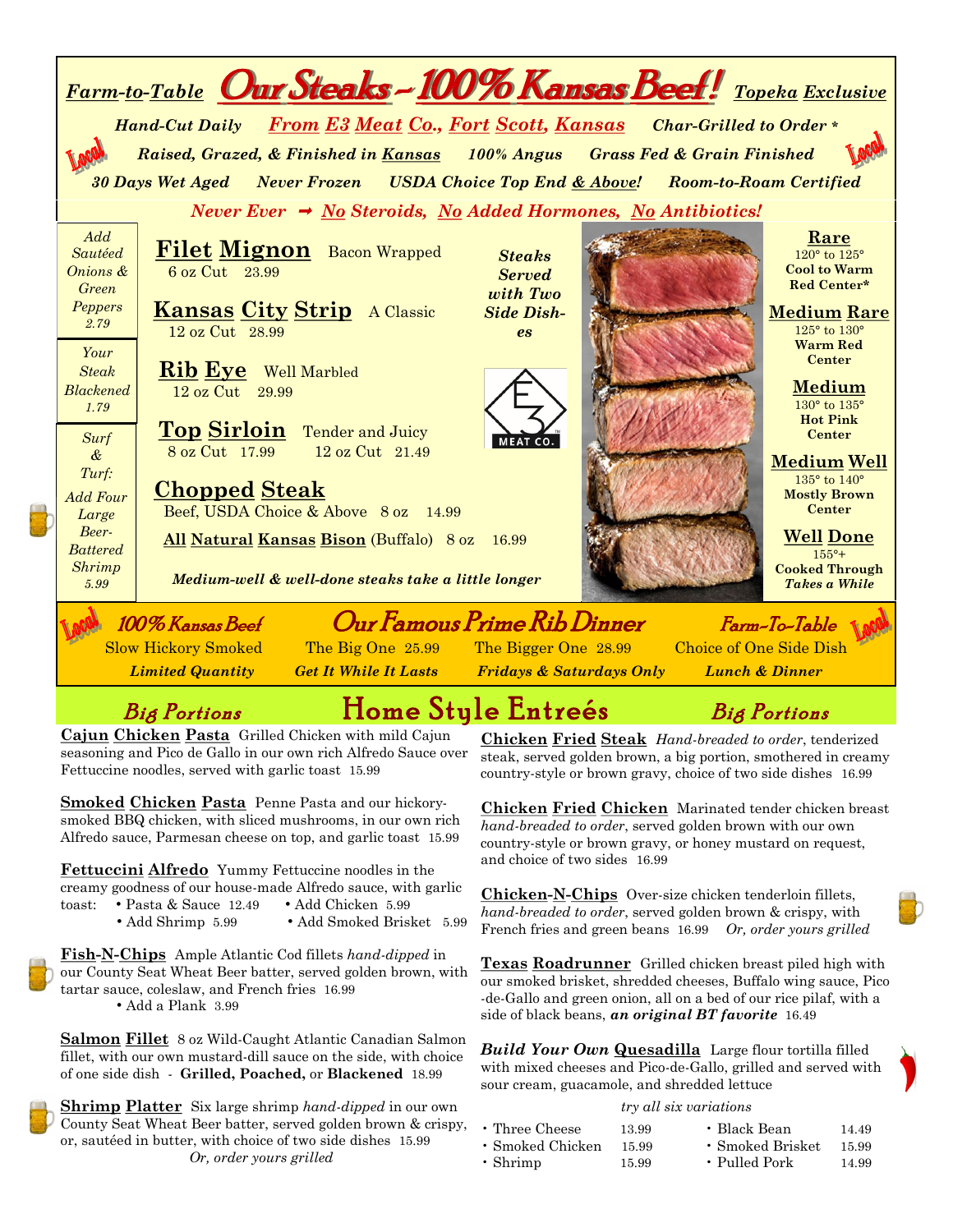### *Fresh Smoked Daily - Right Here*

*Smoked with a Secret Blend of Local Hardwoods*

### Tiger-Que

**Pulled Pork Platter** Smoked tender pork butt, *handpulled*, served with a choice of our BBQ Sauces, with two side dishes

• The Big One 14.99 • The Bigger One 16.99

**Pulled Pork Sandwich** Smoked tender pork butt, *hand-pulled*, with a choice of our BBQ Sauces, on a wheat or onion bun, with one side dish 14.99

 *Or*, have yours **Traditional Carolina Style** topped with coleslaw, with one side dish 15.99

**Tiger Tip Platter** Our famous dry rubbed, smoked Pork Rib Tips, with a choice of our BBQ Sauces, and two side dishes 15.99

**- Be Careful of the Bones -**

**Smoked Brisket Platter** Our slow-smoked, tender, thin-sliced **Beef Brisket**, with choice of our BBQ Sauces, with two side dishes 16.49

**Smoked Brisket Sandwich** Our slow smoked, sliced **Brisket** piled high on a wheat or onion bun with a choice of our BBQ Sauces, with one side dish 14.99

**Tiger-Que Combo Platter** Includes our Pulled Pork, Burnt Ends, and Sliced Brisket, with a choice of our BBQ Sauces, with two side dishes 18.99

**Burnt Ends** Our famous slow smoked Blind Tiger BBQ **Brisket**, with a choice of our BBQ Sauces, with two side dishes

• The Big One 15.99 • The Bigger One 18.99

*Bar-be-que Sauces: Our Own Kansas City Style Our Own Original Blind Tiger Spicy* 

 *We take pride in our Bar-be-que and never cut corners. Always Fresh-Smoked daily with the goal of running out every day. Yes, like the old-time Bar-be-que joints we want to run out - that means all our Bar-be-que is fresh today. We don't use a freezer, or cooler, or microwave, and we don't smoke anything yesterday and heat it up today. We try to make the right amount each day and when we are out, we are out! Thank you for your patronage. - Jay*

### Side Dishes

- BBQ Baked Beans (with pork)
- Seasoned Black Beans (with bacon)
- Seasoned Green Beans (with pork)
- Mashed Potatoes Baked Potato choice of butter, sour cream, green onion

 *Load your Mashed or Baked Potato Bacon Bits 99¢ Cheese 79¢*

*Side Dishes Separately 3.49*

- Seasonal Vegetables
- Macaroni & Cheese *house-made cheese sauce*
- Creamy Coleslaw *house-made dressing*
- House Garden Salad (99¢ extra)
- Seasoned French Fries
- Steak Fries

*Add Country-style or Brown Gravy To Your French Fries 79¢*

### Daily Specials - All Day

#### **Tuesdays Soft Shelled Street Tacos**

*Chef's Choice each Tuesday* - our own BBQ Pulled Pork, *or* BBQ Beef Brisket, *or* BBQ Smoked Chicken - in soft corn taco shells, with our own Santa Fe Dressing, and Cilantro Coleslaw on top, with one side dish 13.99

#### **Wednesdays Baby Back Rib Platter**

Our slow-smoked Baby Back Ribs, choice of either or both of our House-Made BBQ Sauces, with one side dish

Half Slab 16.49 Full Slab 26.49

**Fridays & Saturdays Smoked Prime Rib** Our Famous Slow Hickory-Smoked Prime Rib from our huge smoker, lunch & dinner, *get it while it lasts*, with choice of one side dish *100% Kansas Beef!* The Big One 25.99 The Bigger One 28.99

#### **Sundays Grandmom Mildred's Meatloaf**

Her favorite recipe, made with trimmings from our steaks, served with mashed potatoes & brown gravy, and a side of green beans 14.99 *100% Kansas Beef!*

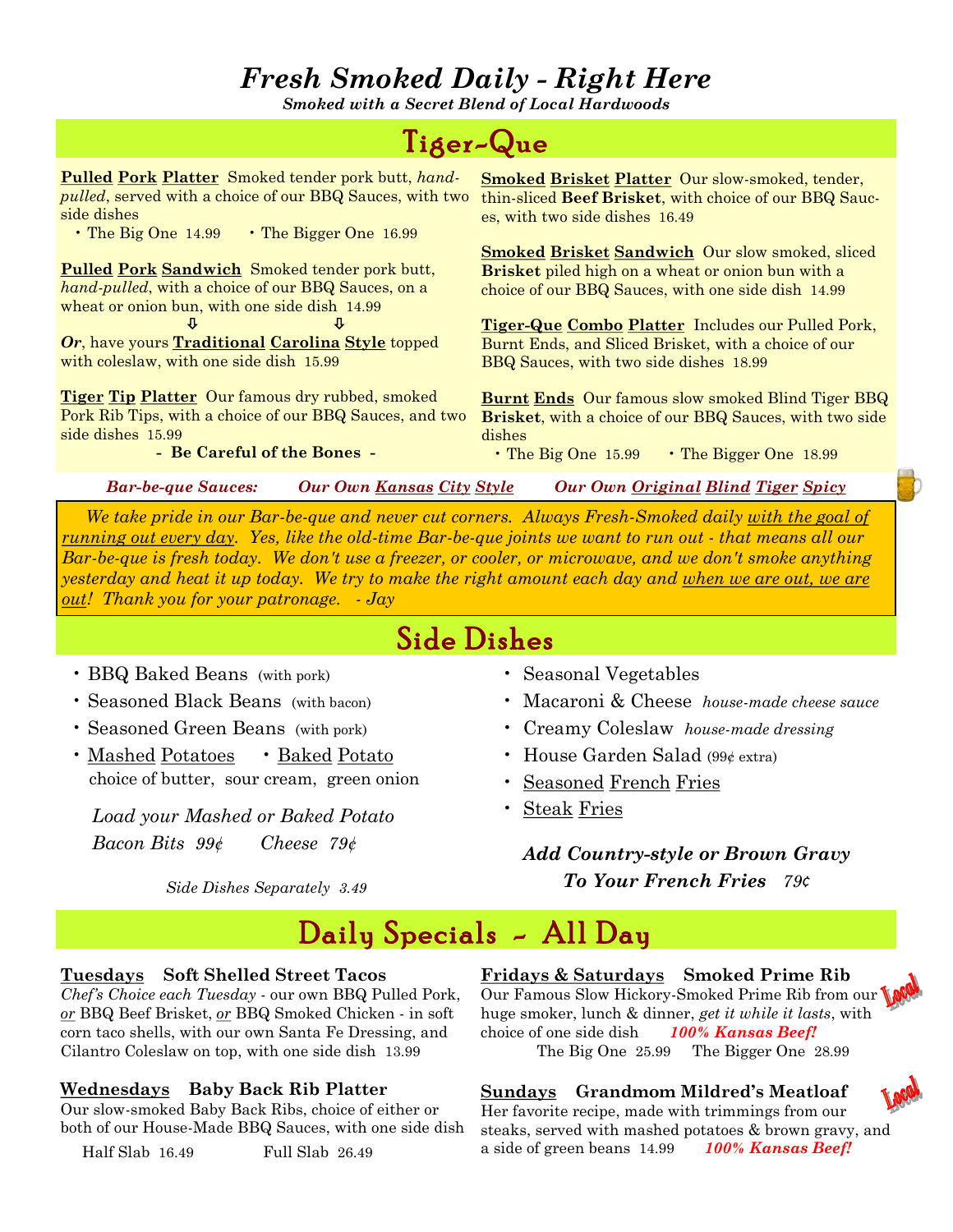### *From Our Scratch Kitchen!*

*Prepared fresh from scratch right here!*

### Burgers

**Brewhaus Burger**\*Half-pound of **USDA Choice Sirloin, Rib Eye, Filet, & K.C. Strip** *from trimmings from our steaks*, *ground here at the* Blind Tiger Brewery,

flame grilled and served on a Wheat or Onion Bun, with lettuce, tomato, onion, and a pickle 14.99 *100% Kansas Beef!*

**The Kansan**\*Half-pound of freshground, free-range, low-fat, allnatural **Kansas Bison** (Buffalo), *born and raised right here in* 

**Shawnee County!** Flame-grilled to order, served on a Wheat or Onion Bun, with lettuce, tomato, onion, and a pickle 16.99

*Very lean, best medium rare or medium.*

#### *Build Your Custom Burger*

*Chunky Blue Cheese, Caramelized Onions, Jalapeños, Fried Egg, Mushrooms 99¢ each Guacamole, Bacon 1.99 each Cheeses: Cheddar, American, Pepper Jack, Swiss, Provolone 79¢ each*

*Burgers & Sandwiches served with French Fries & Pickle, or substitute any side*

Sandwiches *Also see three sandwiches listed with our Bar-be-que*

**Buffalo Chicken Wrap** Big chunks of our crispy golden brown chicken, with our Buffalo sauce, Cheddar & Jack cheeses, fresh lettuce, Pico de Gallo, & ranch dressing, wrapped in a big flour tortilla, 14.99

**Turkey Bacon Wrap** Turkey, slow-smoked in-house, along with fresh lettuce, bacon, mayonnaise, and our own guacamole, wrapped in a big flour tortilla 14.99

**Slow Smoked Turkey Sandwich** Bacon, Pepper Jack Cheese, our slow-smoked sliced Turkey, and our house-made Chipotle Mayonnaise, on a Wheat or Onion Bun, with fresh lettuce, tomato & onion 14.99



Iced Tea Coffee

Pepsi Diet Pepsi Sierra Mist Mountain Dew Dr. Pepper

Raspberry Iced Tea Lemonade

*Unlimited refills with food purchase* 

### Desserts Kids

**New York Style Cheesecake** House-made with love, add chocolate and/or caramel sauce, no extra charge, *From Scratch! A Big Portion* 7.49

**House-Made Specialty Cheesecake** Not Every Day, Could Be - Oreo, Strawberry, Chocolate, Snickers, you never know what is next, *From Scratch! A Big Portion* 7.99

**Big Scoop of Vanilla Ice Cream** 2.99

**Fried Chicken Sandwich** Marinated tender chicken breast *hand-breaded*, served golden brown, on a Wheat or Onion bun, topped with your choice of our cheeses, with marinated Red Onion, our own Garlic Aioli, and Cole Slaw 14.99

**Classic Club Sandwich** Thin sliced smoked ham, turkey, and bacon, with Cheddar & Jack cheeses, fresh lettuce, tomato, and mayonnaise, triple-stacked on toasted Sour Dough bread 14.99

**Grilled Reuben Sandwich** Toasted marbled rye bread, a generous stack of corned beef grilled to order, along with Sauerkraut, Swiss cheese, and Thousand Island dressing a pub classic 14.99





*Or...* **Root Beer To-Go New Growler** 13.99 **Refill** 10.99

 **New Squealer** 9.99 **Refill** 6.49



#### *Includes drink and any side dish*

**Chicken Strips** (two jumbo strips) 6.99

**Quarter Pound Hamburger** 6.49

**Quarter Pound Cheeseburger** 6.99

**Grilled Cheese Sandwich** 5.49

**House-made Mac & Cheese** 5.49